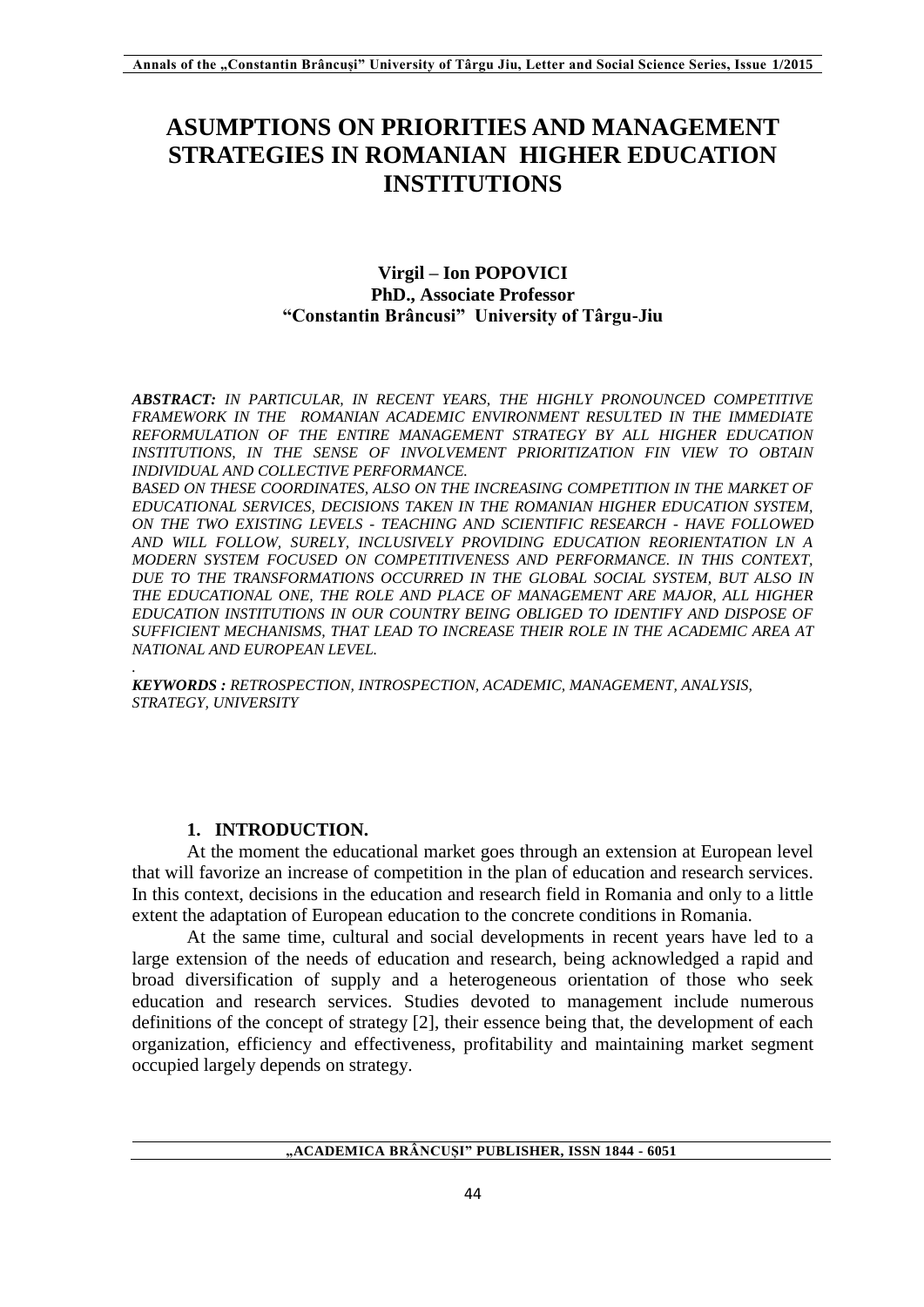These will have direct implications on managerial success. In this context, the strategic point of view, universities in Romania, have had the difficult task of becoming modern ones that anticipate and satisfy the needs and societal needs. We also aim teaching and research component - the basics of education in higher education - was and is to provide resources and tools necessary for developing educational processes to high quality standards, to ensure competitiveness in space European Higher Education Area.

From this statement, Romanian higher education institutions must consider, as a priority, some aspects that are to be embodied in a series of actions with a very precise purpose, such as preserving the identity and value of the Romanian higher education and implementation of European standards on academic education, maintaining accredited undergraduate study programs and adapt them to the needs and student through curricular remodeling, diversification and adaptation of the educational offer, according to current and future national socio-economic development and in accordance with the National Register Califications of Higher Education.

## **2. ASPECTS REGARDING MANAGEMENT STRATEGIES AND PRIORITIES IN ROMANIAN ACADEMIC ENVIRONMENT**

We are witness to complex and the most diverse phenomena, with major implications on the human condition in late modernity. In the era of knowledge society and internationalization of information, phenomena such as illiteracy, poverty, limited access to education and resources, capital reduction, delinquency increases.

Education is, to a bigger or smaller extent, responsible for amplifying these phenomena, their function being of direct or indirect effects of education itself. If delinquency, illiteracy or dismantle capital are direct and immediate consequence of the precariousness of education, it is more difficult to detect how a poor education is reflected in poverty resorts detection [3].A poor child should not be as poor or poorer, when he becames an adult, and to confirm this hypothesis, if we associate also the notion of access to education, we identify, in fact, a priority of our country, both in social, and educational field.

The 2001 report of the European Commission on Social Inclusion highlights that people with extremely high risk of poverty and social exclusion are in this situation due to lack of skills and qualifications, and reduced opportunities existing in the communities or areas where they live. Between education, on the one hand and poverty, illiteracy, delinquency, on the other hand, there is a strong interdependent relationship, and a causal link, as a family with a low standard of living greatly reduces the chances of the child or children to its access to education, although a large part of education in Romania is free, but those costs are not free complementary.

In the absence of an improvement in the level of education and health of the poor, the poverty trap will be unavoidable, meaning that the vast majority of children from poor families will remain poor in the future. Investments in education and health, which are well done in order to benefit poorer segments of the population from them, will not only reduce inequality, but will also provide a satisfactory long-term economic growth [4].

The three-dimensionality of extreme poverty in Romania is made up of children, youth and urban residence and is relational interdependence of unemployment, homeless people. Political changes after December 22, 1989 were intensely felt in the education system in Romania. First, in record time,it has moved from an excessive authoritarianism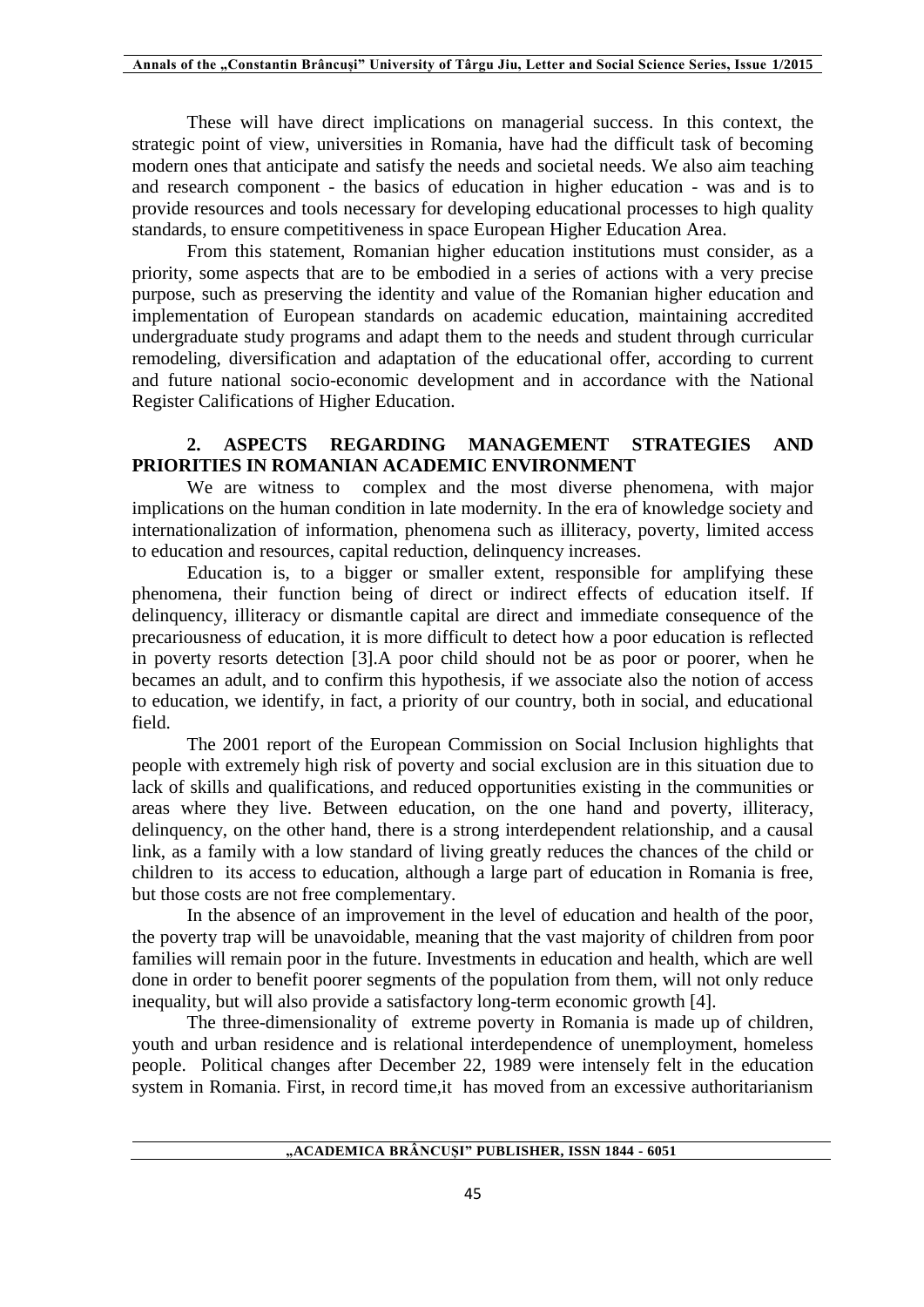to a state of disorganization and mess, partly cultivated and maintained in order to to distract attention - as in other areas – from the essential issues.

Challenging rollers (in most cases were challenged people who had occupied positions of leadership, guidance and control, political functions, and demanding teachers), vendetta, revengeful spirit, even violent, have occupied space in schools and universities. Blind obedience and total dependence were quickly replaced by prolonged protests and excessive voluntarism. As well as the social system whose component is, the education system has undergone major changes being (in some parts) even restructured [5].

Certainly, after about 25 years, those changes have given way to others, some of these amateur consequence of a political flavor, and a legislation unable to cope with the continuous transformation of education at all levels, including higher education in Romania. Above all, it is necessary to modernize and increase the efficiency of the teaching process, and this can be achieved by identifying and diversifying methods of knowledge transfer and check fixation (feed-back teacher), through a connection with occupying didactic positions with proffesors, we but also by revitalizing continuous improvement of teachers with outstanding performance, holding or associated, domestic or from abroad.

Over thirty years ago, in 1984, the Professional Public Oversight Board in Public Higher Education Sector in the United Kingdom, was asked to formulate a best practice management guide in this sector. Thus, at the time, management in universities was defined as "the planning and use of resources for which universities have the greatest opportunity to improve efficiency and effectiveness" [6].

Also, another requirement is the further development and modernization of infrastructure, accommodation and in terms of a real improvement of workshop activities is welcome to their practicability and applicability, and providing educational materials and enough current for all discipliniele of study. We must not neglect the need and importance of developing cooperative relationships with higher education institutions in the country and abroad, and each university integration in European and global academic programs.

## **3. SOME ISSUES ON THE KEY DIMENSIONS OF A MANAGEMENT PROGRAM INSIDE A ROMANIAN UNIVERSITY**

Any academic community must be increasingly responsible, with respect to obeying the University Charter, regulations and laws in force and through corroboration with ensuring total transparency and streamlining decision-making information, in order to talk about the success of any management strategies in the field of education.

It is indisputable, the importance of coordinating the financing of higher education institutions in the context of a management strategy, as essential changes in the strategic approach involving a reassessment of the process of financing and organization of accounting at their level. In France, in 1993, it was introduced a new model of financing of higher education named SANREMO (Analytical System Partition Monetary Funds) [7]. In the state universities, there was a relative financial autonomy, as a consequence of global finance system, and the growing role of accounting information in making management decisions.

Until three decades ago, higher education institutions were permanent and foremost, publicly funded because their main mission was to form an elite able to govern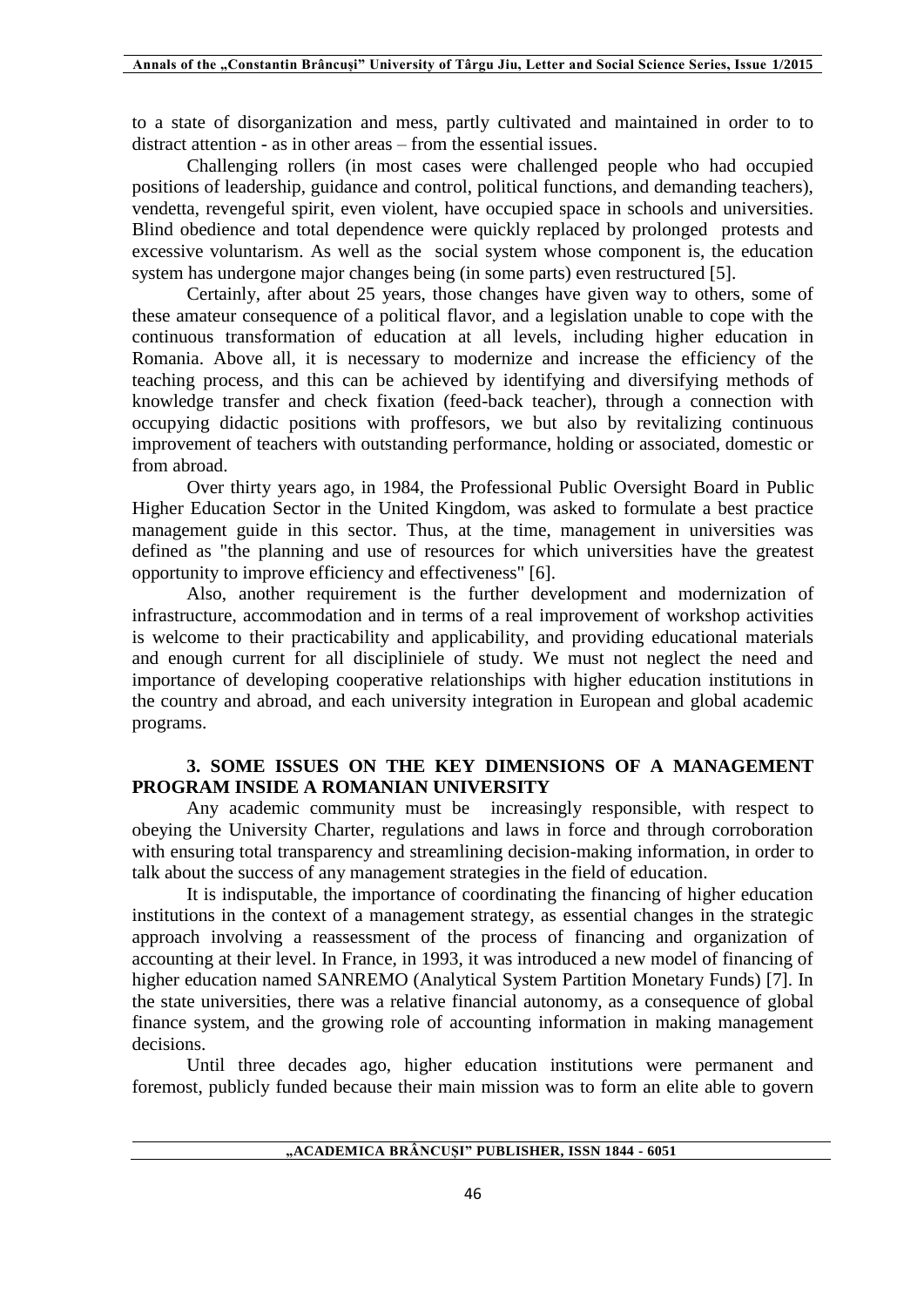the state. This work was visible, as opposed, in European countries that have adopted the Napoleonic university model [8]. For example, public institutions of higher education in France are mainly funded by the state. The allocation of public funds in public higher education is based on the annual budget approved in parliament by the government proposal [9].

Recent trends of financing higher education are associated with changing perceptions on the role of higher education. Basic features of higher education as "free right", "public good", "social investment" completely ignored the role of the state in higher education being heavily debated [10].

The objectives of any management strategy must be real in the sense of reflection ability and opportunity to achieve effective, mobilizing, to ensue that purpose of selfimprovement of the personnel involved, and stimulating to be considered institutional interests, and individual interests of those involved in this activity). Strategies, national programs and recent projects have been designed and aimed to improve learning conditions in schools and reduce inequalities in Romanian education and beyond, but nonetheless, Romanian education reform record still negative aspects that are consequential on performance and quality education.

#### **4. CONCLUSIONS**

No institution of higher education can neglect improving its position and its programs of study in the rankings, and this requires a real and total mobilization of the entire academic community, imposing the development and inclusion in the development strategy of each university in accordance with the directions set by classification evaluation methodology in order to rank university and study programs, developing an effective strategy for quality assurance of the university and its implementation.

For the fulfillment of all aspirations, besides responsible involvement of the academic community, it is necessary also the implementing of a participatory management by engaging in the act of driving, with precise objectives and tasks. Also, existing reality has led to a continuous improvement of financial management by increasing resource efficiency by attracting new funds, international cooperation projects through scientific research contracts.

A particularly important role in ensuring the success of management in higher education institutions is the way of strategy making in the higher education institution in the short, medium and long term. By analyzing and considering the specified requirements and needs of success at a university, we can say that the relationship university strategy - academic success depends heavily on long-term goals and objectives of universities, the means in their fulfillment, establishing the resources necessary for the activity and their mode of allocation and timescale for achieving the objectives.

#### **REFERENCES**

- [1]. Gorun, A., Neamtu, A. (coord), "*Universitatea* "*Constantin Brancusi*" *- repere monografice si strategii*", Editura "Academica Brancusi", Targu-Jiu, 2009, p 42;
- [2]. Nicolescu, O., Verboncu, I., "*Management*", Editura Economica, Bucuresti, p.103;

#### **"ACADEMICA BRÂNCUȘI" PUBLISHER, ISSN 1844 - 6051**